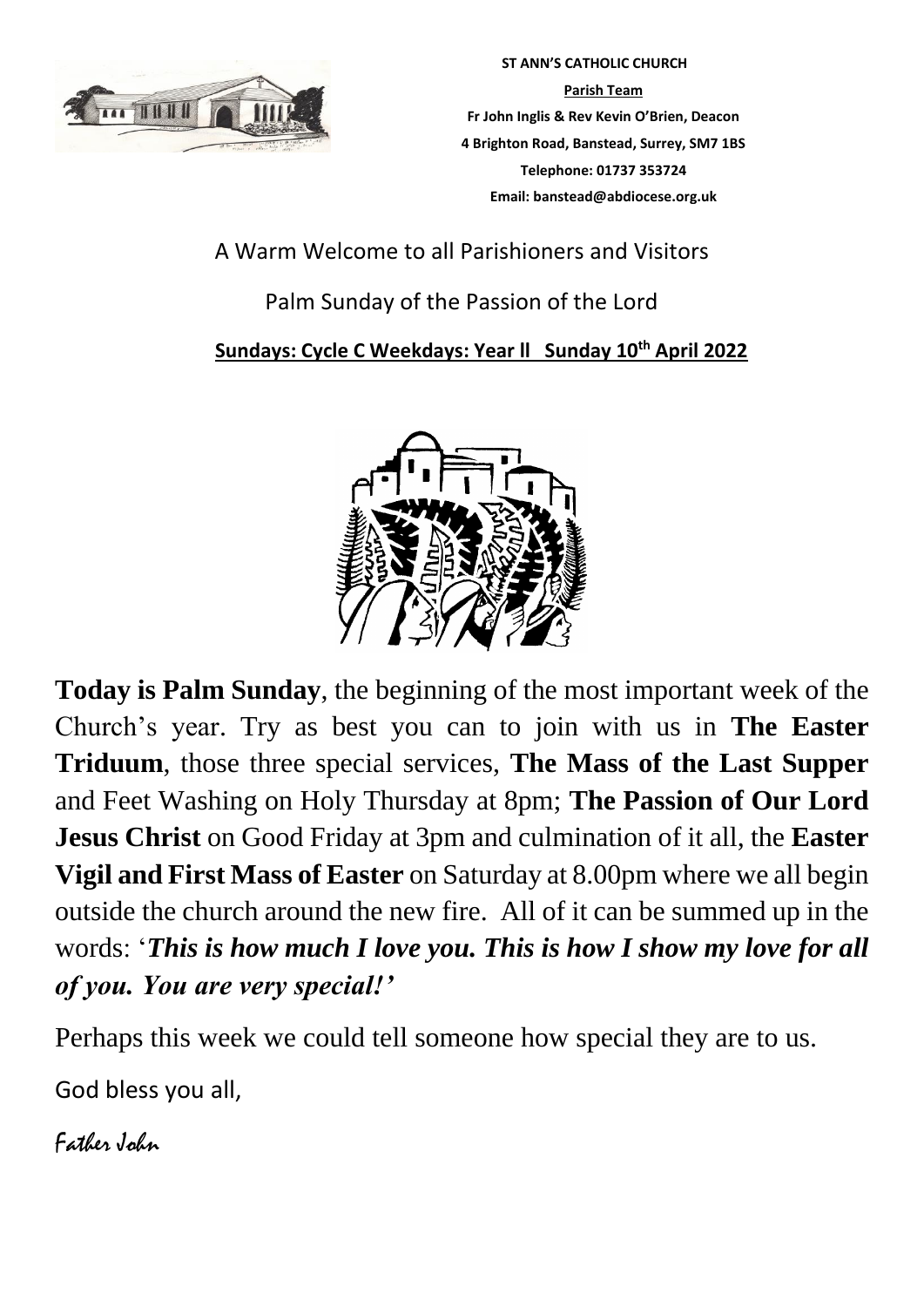### RECENTLY DECEASED

Please Pray for the repose of the soul of Margaret Treacey & Carina Moffat, Mary Stewart & John Allan who all died recently. Please also keep their families in your prayers.

## ROSARY AND BENEDICTION

There will be Rosary and Benediction on Sundays throughout Lent at **3.30pm**.

## **THE EASTER TRIDUUM HOLY THURSDAY**

*EVENING MASS OF THE LORD'S SUPPER:*

#### **8.00pm**

Followed by watching at the Altar of Repose until 10.00pm

## **GOOD FRIDAY**

*Ecumenical procession of witness:* **10.00am** From All Saints Church in Banstead High Street, finishing at the Banstead URC Church.

*CHILDREN'S STATIONS OF THE CROSS:*

**11.00am** Stations of the Cross for Children.

*CELEBRATION OF THE LORD'S PASSION AND DEATH:*

**3.00pm** with Veneration of the Cross.

## **HOLY SATURDAY**

*EASTER VIGIL*: **8.00pm** and first mass of the Resurrection with the Service of Light.

## **EASTER SUNDAY**

**8.30 am and 10.00 am** Mass.

ALTAR SERVERS PRACTISE FOR THE EASTER TRIDUUM Maundy Thursday: 6pm Good Friday: 12.00 Noon Easter Saturday: 12 Noon

## BEREAVEMENT CAFE

The cafe will be open again on Wednesday 13th April at 2 p.m. in the Annexe. All those who are bereaved are welcome. Call Joanna Stewart on 01737 355523 or Paula Thomas on 07710 099682

ADORATION OF THE BLESSED SACRAMENT Adoration will resume Wednesday 20<sup>th</sup> April.

#### CHRISM MASS AT ARUNDEL CATHEDRAL

Bishop Richard will concelebrate the Chrism Mass at Arundel Cathedral with the priests of our Diocese on Wednesday 13 April at 6pm. During the Mass Bishop Richard will bless three holy oils, with diocesan priests renewing their promises of ordination to serve God and His people.

The oils blessed during the Mass are that of the sick, of chrism, and of catechumens. These are used wherever there is a sacramental anointing, such as the anointing of the sick, the anointing of those about to be (or newly) baptised, or the anointing of priests. People are warmly invited to attend the Mass in person or participate via the Cathedral livestream. [Click Here For Live Stream](https://www.abdiocese.org.uk/livestream?ct=t(EMAIL_CAMPAIGN_2_17_2022_14_56_COPY_02)&mc_cid=72d04143fa&mc_eid=0583915dd4)

#### ST ANN'S PARISH SOCIAL COMMITTEE CHEESE AND WINE EVENING **Saturday 23rd April after 6.00pm Mass**



Over the last 2 years due to the pandemic, we have not been able to hold any parish social events, so thanks to St Ann's social committee we are going to be holding a complimentary Cheese and wine (and soft drinks) evening on Saturday 23rd April after the 6.00pm Mass, for all our parishioners to catch up with old friends and make some new! Children very welcome.

If you are interested, please sign your name to the list in the Church porch, for an idea of numbers. We look forward to seeing you there.

### THE BIG PICTURE

This is a Bible study course of twelve sessions. Each participant has their own book to follow. Every session has 6 days of personal study with 2 or 3 key bible verses to prayerfully ponder. There is also a DVD clip accompanying each session. We will have a weekly group gathering where we can discuss and share our thoughts and findings. **We intend to start on Tuesday 19th April at 7 pm meeting in the Church annexe.**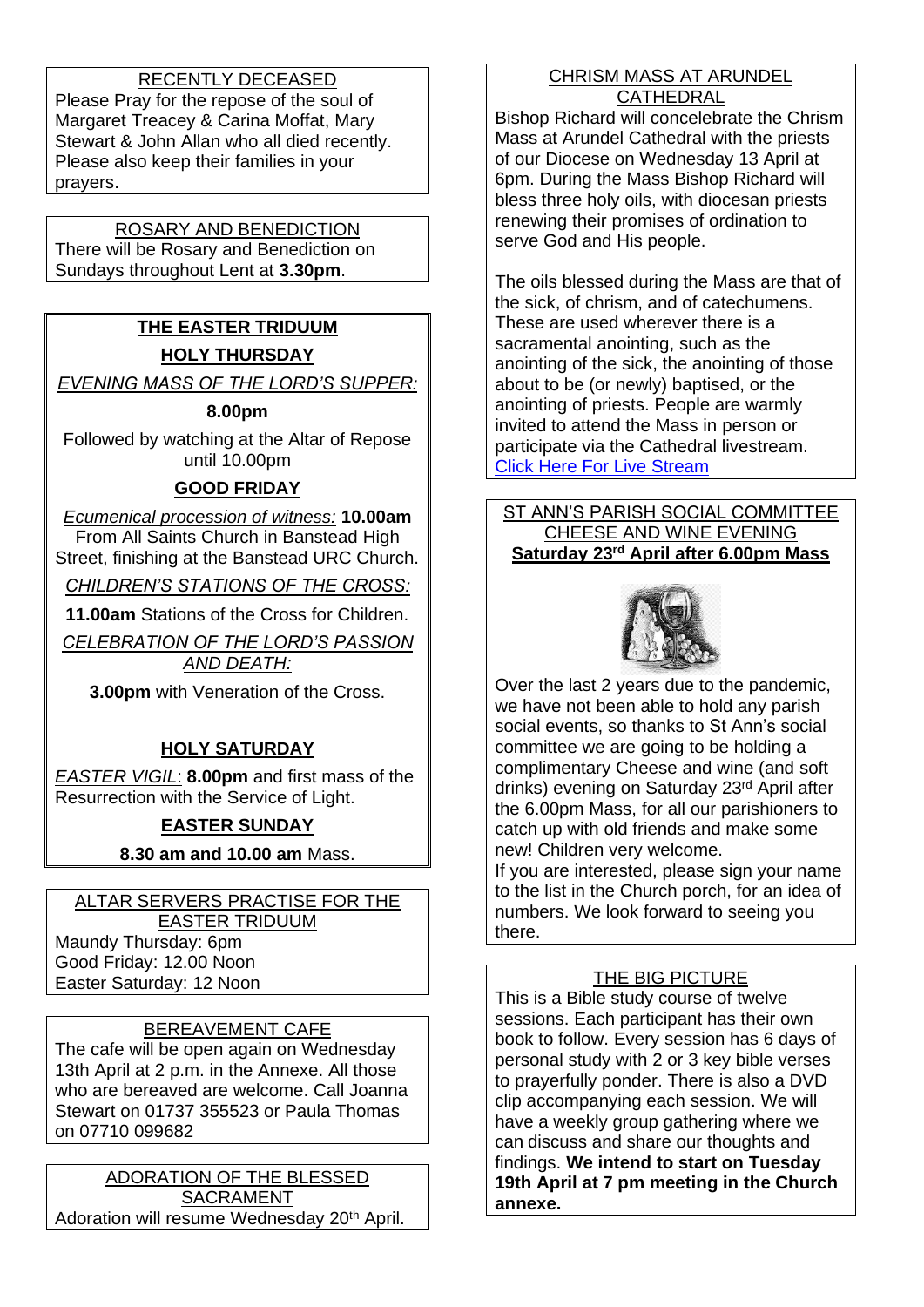#### SECOND COLLECTIONS Lenten Alms

Please place your offerings in the box on the sanctury.The proceeds are sent to the Cotemplative orders of Women in the Diocese.

**Good Friday – Holy Places Only Collection Easter Sunday – Offering to your Parish Priest.** 

## VOLUNTEERS NEEDED

ECUMENICAL PROCESSION OF WITNESS *Good Friday 15th April at 10.00am From All Saints Church in Banstead High Street.* For the first time in 2 years the Banstead 5 Churches can hold the procession of witness on Good Friday. We are looking for stewards and cross bearers for the day. If you can help, please contact the parish office [banstead@abdiocese.org.uk](mailto:banstead@abdiocese.org.uk) or call 01737 353724.

#### IMPORTANT NOTICE SUNDAY 15TH MAY CHANGE TO MASS TIMES.

On Sunday 15<sup>th</sup> May all Sunday Mass times will be half an hour earlier than usual. So, Mass will be at **8.00am & 9. 30am.The** Banstead 5 Churches are holding a service of celebration here at St Ann's at **11.00am** with a reception in the hall afterwards. Our Bishop Richard will be at the celebration along with the Bishop of Guildford and the URC Southern Synod moderator to sign the new B5 covenant. All welcome.

### RED BOX HOLDERS

Thank you to those who have brought in their boxes for counting. These are now available for collection from the porch. If you are the generous new boxholder who returned their box but did not have their name on the label could you, please contact me as detailed below so I can adjust my records accordingly. Many thanks to all boxholders for all of your support. If you would like your box emptied and cannot get it to the church office, please contact me on 07990 826312 or by e-mail at [ann.corrigan@lienard.co.uk](mailto:ann.corrigan@lienard.co.uk) .You are invited to take a copy of the Missio magazine from the church porch.

#### PLEASE PRAY FOR THOSE IN OUR PARISH WHO ARE SICK

| <b>Helen Guinness</b>    | <b>Freda Griffiths</b>  |  |
|--------------------------|-------------------------|--|
| Karen Murray             | <b>Maureen Reilly</b>   |  |
| <b>Bob Graham</b>        | Eileen Graham           |  |
| <b>Indira Louis</b>      | Ashlee Rodgers          |  |
| Christian Requena        | <b>Gillian Doherty</b>  |  |
| <b>Wendy Counsell</b>    | Joshua Anderson         |  |
| Damian Poole             | <b>Guilherme Guedes</b> |  |
| Michael Monaco           | Allan Norman            |  |
| Josie Monaco             | <b>Edmund Louis</b>     |  |
| <b>Helen Kershaw</b>     | Michael Ashman          |  |
| Jane Scargill            | <b>Jake Brauer</b>      |  |
| Jonathan Lewis           | <b>Susan Smith</b>      |  |
| <b>Cyrus Pascoe</b>      | <b>Peter Baikie</b>     |  |
| David Ibbs               | <b>Arthur Harding</b>   |  |
| Amy Grey                 | <b>Stephen Martin</b>   |  |
| Angela MacDonald         | Sean Gilligan           |  |
| Gillian Wooldridge       | <b>Spencer Thorpe</b>   |  |
| <b>Catherine Roberts</b> | James Joseph            |  |
| Trish Nathan             | Cathy Paxton            |  |

#### SVP FOOD COLLECTION FOR THE LOCAL FOODBANK

For the Food List: Go to our website at [http://www.stannsbanstead.comf](http://www.stannsbanstead.com/)or an updated list, or visit [https://epsomewell.foodbank.org.uk/give-](https://epsomewell.foodbank.org.uk/give-help/donate-food/)

[help/donate-food/](https://epsomewell.foodbank.org.uk/give-help/donate-food/)

Please place your food in the blue box in the porch.

### CHILDREN'S RIDDLES

1.What kind of dress can never be worn?

2.What kind of coat can you put on when its wet?

3.Who gets the sack everytime they go to work?